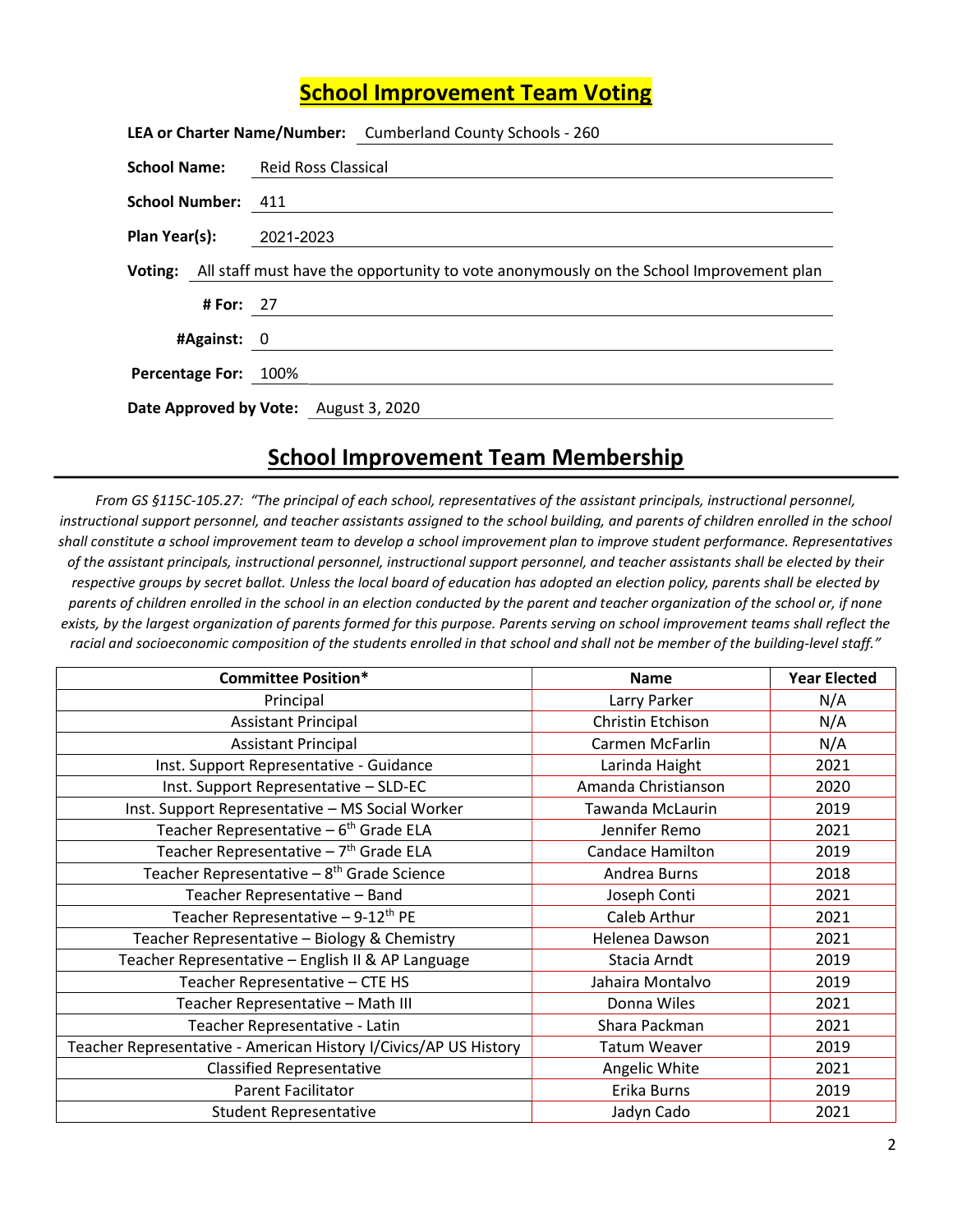## **Title II Plan**

| Instructions: Complete each cell highlighted in red (content controls will also appear in red when you hover the cursor<br>over them). Refer to the SAMPLE Title II Plan located on page 5 for examples. |                                                                                     |               |  |  |  |  |  |
|----------------------------------------------------------------------------------------------------------------------------------------------------------------------------------------------------------|-------------------------------------------------------------------------------------|---------------|--|--|--|--|--|
| <b>Reid Ross Classical</b><br>School:                                                                                                                                                                    |                                                                                     |               |  |  |  |  |  |
| 2021-2023<br>Year:                                                                                                                                                                                       |                                                                                     |               |  |  |  |  |  |
|                                                                                                                                                                                                          |                                                                                     |               |  |  |  |  |  |
| <b>Description of the Plan</b>                                                                                                                                                                           |                                                                                     |               |  |  |  |  |  |
|                                                                                                                                                                                                          | Teachers will be given opportunities to attend state level conferences and          |               |  |  |  |  |  |
| <b>Purpose:</b>                                                                                                                                                                                          | workshops in their subject areas.                                                   |               |  |  |  |  |  |
| <b>Budget Amount</b>                                                                                                                                                                                     |                                                                                     | <b>AMOUNT</b> |  |  |  |  |  |
| <b>Total Allocation:</b>                                                                                                                                                                                 |                                                                                     | \$2,140.00    |  |  |  |  |  |
|                                                                                                                                                                                                          |                                                                                     |               |  |  |  |  |  |
| <b>Budget Breakdown</b>                                                                                                                                                                                  | Briefly describe the title of and purpose for this staff development:               |               |  |  |  |  |  |
|                                                                                                                                                                                                          | The purpose of this staff development is to allow teachers time to analyze various  |               |  |  |  |  |  |
| <b>Staff Development 1</b>                                                                                                                                                                               | types of data to improve targeted teaching, remediation groups and differentiation. |               |  |  |  |  |  |
|                                                                                                                                                                                                          | This staff development will take place during the school day.                       |               |  |  |  |  |  |
|                                                                                                                                                                                                          | <b>DESCRIPTION</b>                                                                  | <b>AMOUNT</b> |  |  |  |  |  |
| Personnel:                                                                                                                                                                                               | \$97=1 substitute; 14X \$97=1261.00                                                 | \$1,358.00    |  |  |  |  |  |
|                                                                                                                                                                                                          |                                                                                     |               |  |  |  |  |  |
| <b>Training Materials:</b>                                                                                                                                                                               |                                                                                     |               |  |  |  |  |  |
| <b>Registration/Fees:</b>                                                                                                                                                                                |                                                                                     |               |  |  |  |  |  |
| Travel:                                                                                                                                                                                                  |                                                                                     |               |  |  |  |  |  |
| Mileage/Airfare:                                                                                                                                                                                         |                                                                                     |               |  |  |  |  |  |
| Lodging/Meals:                                                                                                                                                                                           |                                                                                     |               |  |  |  |  |  |
|                                                                                                                                                                                                          |                                                                                     |               |  |  |  |  |  |
| <b>Consulting Services:</b>                                                                                                                                                                              |                                                                                     |               |  |  |  |  |  |
| <b>Follow-up Activities:</b>                                                                                                                                                                             |                                                                                     |               |  |  |  |  |  |
|                                                                                                                                                                                                          | Total for staff development 1:                                                      | \$1,358.00    |  |  |  |  |  |
|                                                                                                                                                                                                          |                                                                                     |               |  |  |  |  |  |
| <b>Budget Breakdown</b>                                                                                                                                                                                  | Briefly describe the title of and purpose for this staff development:               |               |  |  |  |  |  |
|                                                                                                                                                                                                          |                                                                                     |               |  |  |  |  |  |
| <b>Staff Development 2</b>                                                                                                                                                                               |                                                                                     |               |  |  |  |  |  |
|                                                                                                                                                                                                          |                                                                                     |               |  |  |  |  |  |
|                                                                                                                                                                                                          | <b>DESCRIPTION</b>                                                                  | <b>AMOUNT</b> |  |  |  |  |  |
|                                                                                                                                                                                                          |                                                                                     |               |  |  |  |  |  |
| Personnel:                                                                                                                                                                                               |                                                                                     |               |  |  |  |  |  |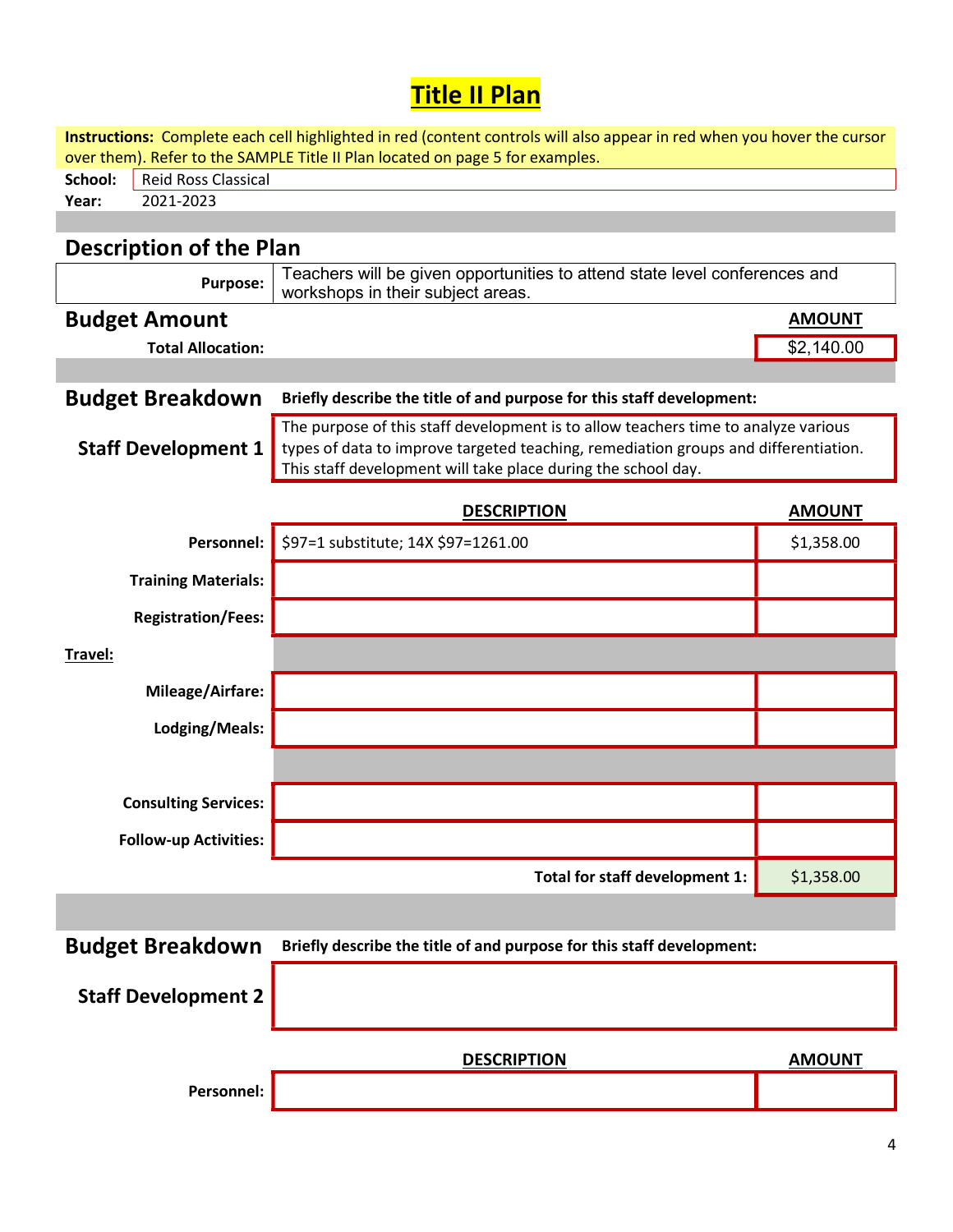| <b>Training Materials:</b>   |                                |            |
|------------------------------|--------------------------------|------------|
| <b>Registration/Fees:</b>    |                                |            |
| Travel:                      |                                |            |
| <b>Mileage/Airfare:</b>      |                                |            |
| Lodging/Meals:               |                                |            |
|                              |                                |            |
| <b>Consulting Services:</b>  |                                |            |
| <b>Follow-up Activities:</b> |                                |            |
|                              | Total for staff development 2: | \$1,358.00 |
|                              |                                |            |
|                              | <b>Grand Total</b>             |            |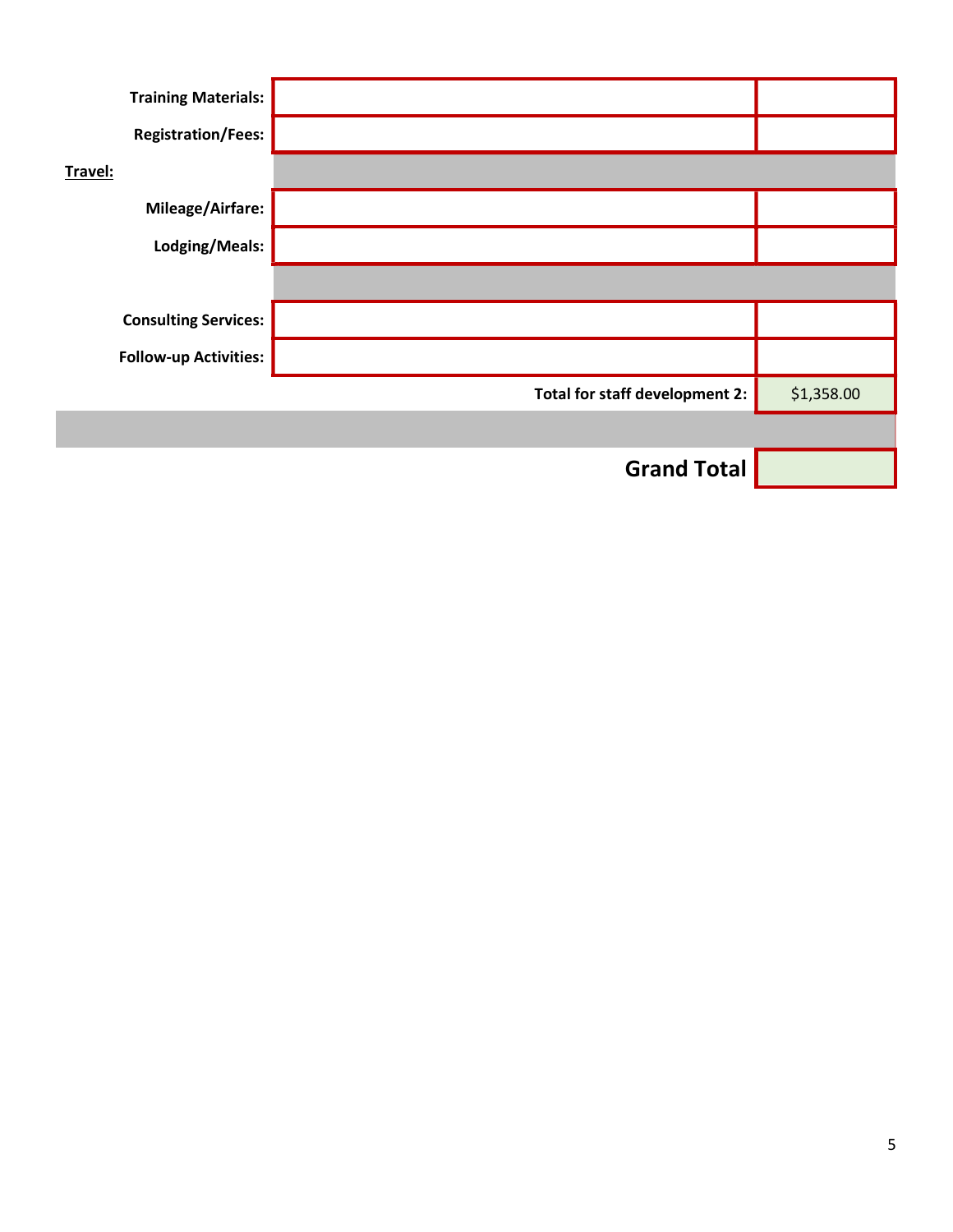| <b>District Wide Components</b>                                    |                                                                                                                                                                                                                                                                                                                                                                                                                                                                                                                                                                                                                                                                                                                                                                                                                                                                                                                     |                 |  |  |  |
|--------------------------------------------------------------------|---------------------------------------------------------------------------------------------------------------------------------------------------------------------------------------------------------------------------------------------------------------------------------------------------------------------------------------------------------------------------------------------------------------------------------------------------------------------------------------------------------------------------------------------------------------------------------------------------------------------------------------------------------------------------------------------------------------------------------------------------------------------------------------------------------------------------------------------------------------------------------------------------------------------|-----------------|--|--|--|
| <b>Duty Free Lunch</b>                                             | Please indicate if your School Improvement Team vote for your teachers<br>to have duty free lunch by indicating yes (Y) or no (N) in the box to the<br>right.                                                                                                                                                                                                                                                                                                                                                                                                                                                                                                                                                                                                                                                                                                                                                       | ${\sf N}$       |  |  |  |
| <b>Duty Free</b><br><b>Planning Time</b>                           | Please describe approximately how much planning time your teachers have during a week:<br>Middle school teachers have 90 minutes of duty free instructional planning. High<br>school teachers have 90 minutes of duty free instructional planning.                                                                                                                                                                                                                                                                                                                                                                                                                                                                                                                                                                                                                                                                  |                 |  |  |  |
| <b>PBIS School</b>                                                 | Please indicate if your school is currently a PBIS school by indicating yes<br>(Y) or no (N) in the box to the right:                                                                                                                                                                                                                                                                                                                                                                                                                                                                                                                                                                                                                                                                                                                                                                                               | N               |  |  |  |
| <b>PBIS rating from</b><br>previous year                           | Please indicate your most recent PBIS assessment rating (Green Ribbon,<br>Model, or Exemplar) if applicable in the box to the right:                                                                                                                                                                                                                                                                                                                                                                                                                                                                                                                                                                                                                                                                                                                                                                                | Choose an item. |  |  |  |
| <b>Parental/Family</b><br><b>Engagement</b>                        | Please describe your parent/family engagement plan briefly (i.e. dates or frequency of parent<br>events, P/T conferences, PTA meetings, etc.):<br>Thursday, July 22nd 2021 - Open House; Parent Teacher Conferences -<br>September 24; March 14. Throughout the school year there will be over a dozen<br>performing arts events that will draw hundreds of parents to support their child<br>and the school program. We have a PTA which meets monthly.                                                                                                                                                                                                                                                                                                                                                                                                                                                            |                 |  |  |  |
| <b>Safe and Orderly</b><br><b>Schools</b>                          | The Cumberland County School System (CCS) has a commitment to excellence in providing a<br>safe and healthy workplace. Safety of employees and students must be given first priority in<br>every activity. To that end, all our employees have access to our district Safety Manual and Crisis<br>Management Handbook on the CCS intranet. The Safety Manual is provided to help schools<br>insure their day to day practices are in line with best safety practices, prepare for events that can<br>be better managed with a safety plan, and outline protocols for handling potentially hazardous<br>materials in our schools. Although a crisis is an event that is extraordinary and cannot be<br>predicted, the Crisis Management Handbook was prepared to provide the principal and the local<br>crisis team a quick reference guide of procedures to follow when a crisis occurs that affects the<br>school. |                 |  |  |  |
| <b>Review of the SIP</b><br>plan and<br>notification of<br>changes | As a part of our continuous improvement process, all schools create 2 year School<br>Improvement plans. At the end of the first year of the plan and once test scores are<br>received, the School Improvement Team will review both academic and organizational<br>goals and make changes as needed. The superintendent's designee will be informed<br>when the plan has been changed.                                                                                                                                                                                                                                                                                                                                                                                                                                                                                                                              |                 |  |  |  |